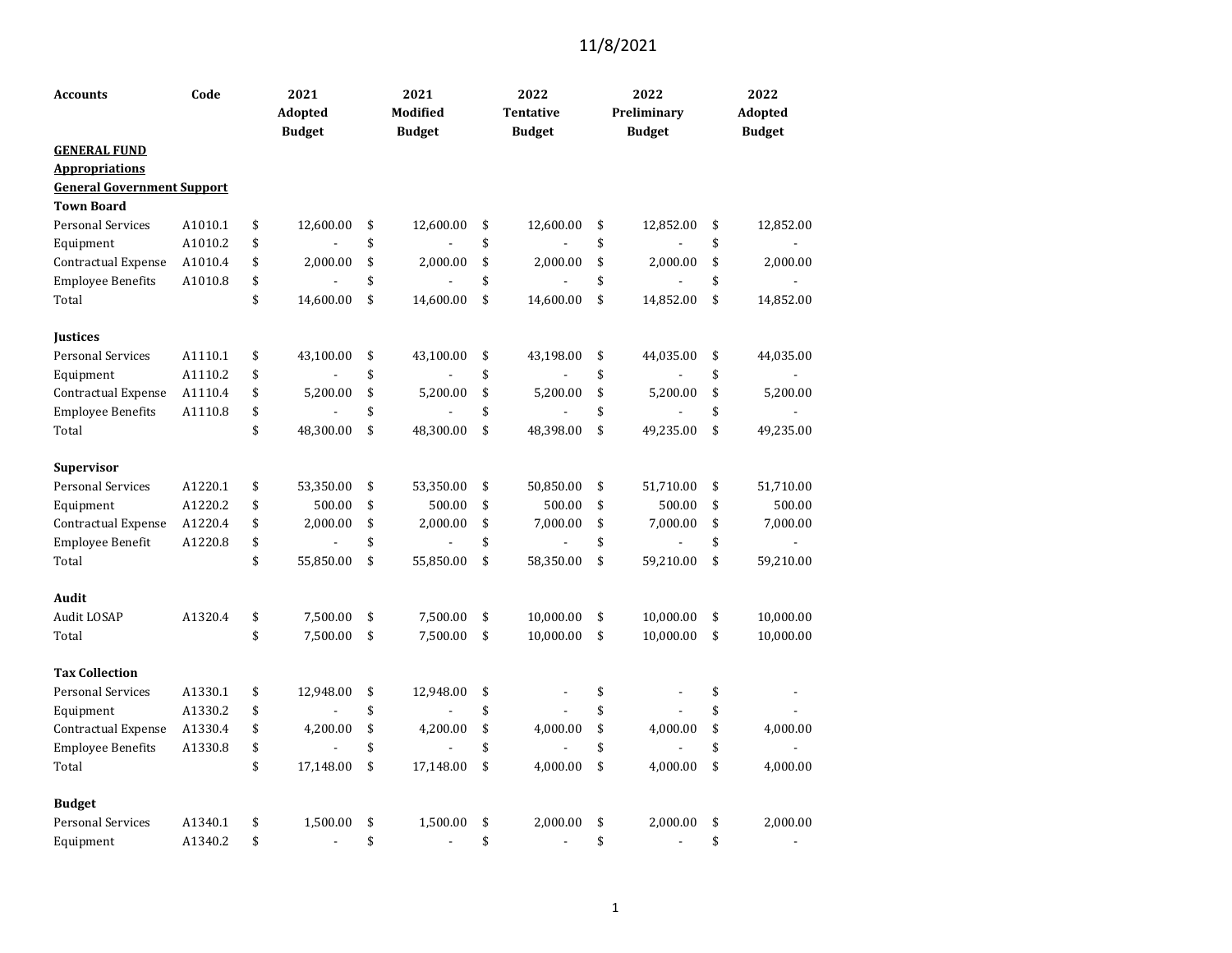| <b>Accounts</b>            | Code    | 2021            |    | 2021            | 2022             | 2022            | 2022            |
|----------------------------|---------|-----------------|----|-----------------|------------------|-----------------|-----------------|
|                            |         | Adopted         |    | <b>Modified</b> | <b>Tentative</b> | Preliminary     | Adopted         |
|                            |         | <b>Budget</b>   |    | <b>Budget</b>   | <b>Budget</b>    | <b>Budget</b>   | <b>Budget</b>   |
| Contractual Expense        | A1340.4 | \$              | \$ |                 | \$               | \$              | \$              |
| <b>Employee Benefits</b>   | A1340.8 | \$              | \$ |                 | \$               | \$              | \$              |
| Total                      |         | \$<br>1,500.00  | \$ | 1,500.00        | \$<br>2,000.00   | \$<br>2,000.00  | \$<br>2,000.00  |
| <b>Assessors</b>           |         |                 |    |                 |                  |                 |                 |
| <b>Personal Services</b>   | A1355.1 | \$              | \$ |                 | \$               | \$              | \$              |
| Equipment                  | A1355.2 | \$              | \$ |                 | \$               | \$              | \$              |
| Contractual Expense        | A1355.4 | \$<br>39,200.00 | \$ | 39,200.00       | \$<br>39,200.00  | \$<br>39,200.00 | \$<br>39,200.00 |
| Total                      |         | \$<br>39,200.00 | \$ | 39,200.00       | \$<br>39,200.00  | \$<br>39,200.00 | \$<br>39,200.00 |
| <b>Fiscal Advisors</b>     |         |                 |    |                 |                  |                 |                 |
| <b>Contractual Expense</b> | A1380.4 | \$              | \$ |                 | \$               | \$              | \$              |
| Total                      |         | \$              | \$ |                 | \$               | \$              | \$              |
| <b>Town Clerk</b>          |         |                 |    |                 |                  |                 |                 |
| <b>Personal Services</b>   | A1410.1 | \$<br>38,525.00 | \$ | 38,525.00       | \$<br>38,693.00  | \$<br>39,404.00 | \$<br>39,404.00 |
| Equipment                  | A1410.2 | \$              | \$ |                 | \$               | \$              | \$              |
| Contractual Expense        | A1410.4 | \$<br>3,200.00  | \$ | 3,200.00        | \$<br>3,200.00   | \$<br>3,200.00  | \$<br>3,200.00  |
| <b>Employee Benefits</b>   | A1410.8 | \$              | \$ |                 | \$               | \$              | \$              |
| Total                      |         | \$<br>41,725.00 | \$ | 41,725.00       | \$<br>41,893.00  | \$<br>42,604.00 | \$<br>42,604.00 |
| <b>Attorney</b>            |         |                 |    |                 |                  |                 |                 |
| <b>Personal Services</b>   | A1420.1 | \$              | \$ |                 | \$               | \$              | \$              |
| Equipment                  | A1420.2 | \$              | \$ |                 | \$               | \$              | \$              |
| <b>Contractual Expense</b> | A1420.4 | \$<br>30,000.00 | \$ | 30,000.00       | \$<br>35,000.00  | \$<br>35,000.00 | \$<br>35,000.00 |
| Total                      |         | \$<br>30,000.00 | \$ | 30,000.00       | \$<br>35,000.00  | \$<br>35,000.00 | \$<br>35,000.00 |
| <b>Engineer</b>            |         |                 |    |                 |                  |                 |                 |
| Contractual Expense        | A1440.4 | \$<br>2,500.00  | \$ | 2,500.00        | \$<br>2,500.00   | \$<br>2,500.00  | \$<br>2,500.00  |
| Total                      |         | \$<br>2,500.00  | \$ | 2,500.00        | \$<br>2,500.00   | \$<br>2,500.00  | \$<br>2,500.00  |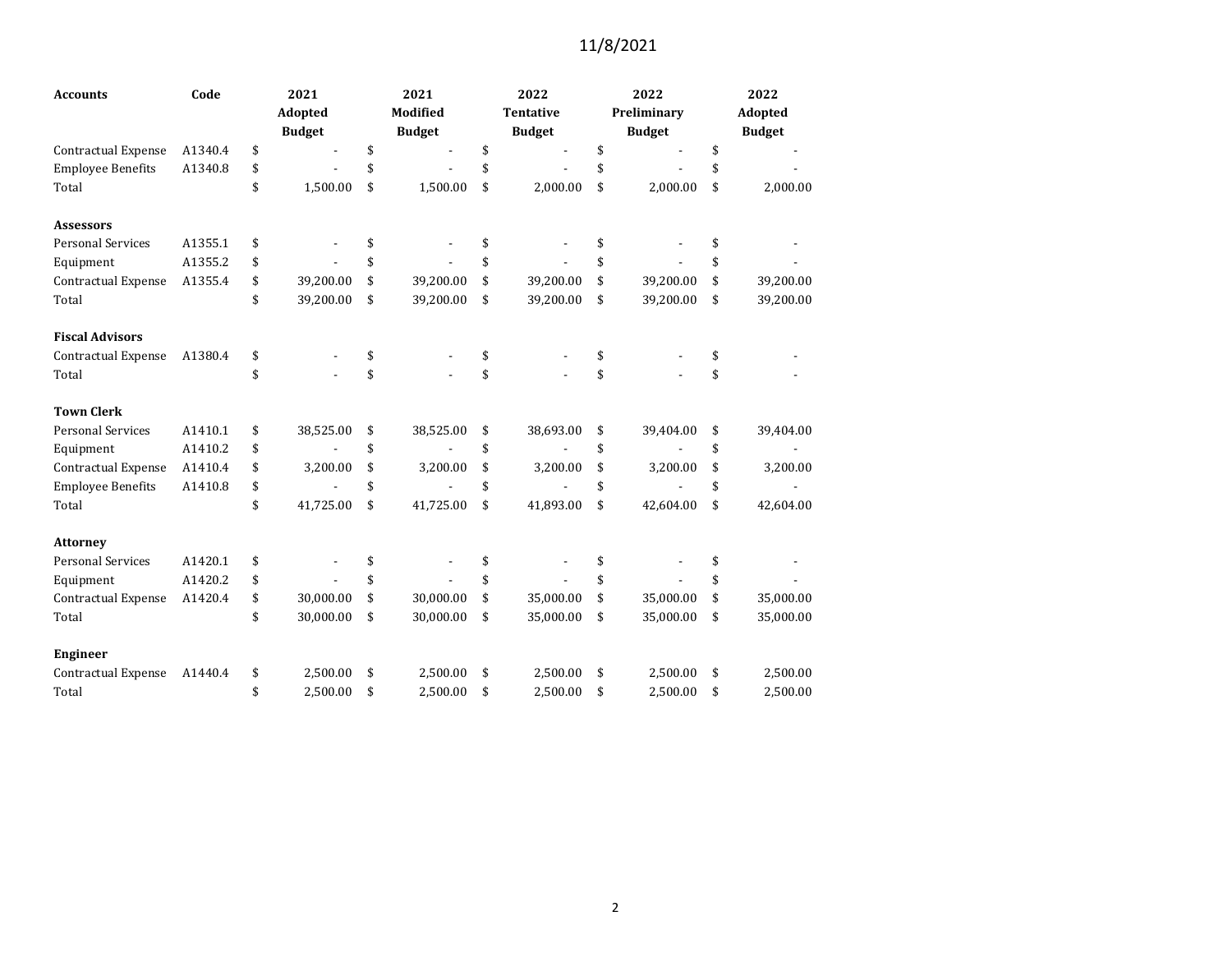| <b>Accounts</b>                         | Code    | 2021<br>Adopted<br><b>Budget</b> | 2021<br>Modified<br><b>Budget</b> | 2022<br><b>Tentative</b><br><b>Budget</b> | 2022<br>Preliminary<br><b>Budget</b> | 2022<br>Adopted<br><b>Budget</b> |
|-----------------------------------------|---------|----------------------------------|-----------------------------------|-------------------------------------------|--------------------------------------|----------------------------------|
| <b>Elections</b>                        |         |                                  |                                   |                                           |                                      |                                  |
| <b>Personal Services</b>                | A1450.1 | \$                               | \$<br>$\overline{a}$              | \$                                        | \$                                   | \$                               |
| Equipment                               | A1450.2 | \$                               | \$                                | \$                                        | \$                                   | \$                               |
| Contractual Expense                     | A1450.4 | \$<br>250.00                     | \$<br>250.00                      | \$<br>250.00                              | \$<br>250.00                         | \$<br>250.00                     |
| Total                                   |         | \$<br>250.00                     | \$<br>250.00                      | \$<br>250.00                              | \$<br>250.00                         | \$<br>250.00                     |
| <b>Buildings</b>                        |         |                                  |                                   |                                           |                                      |                                  |
| <b>Personal Services</b>                | A1620.1 | \$<br>2,000.00                   | \$<br>2,000.00                    | \$<br>2,457.00                            | \$<br>2,547.00                       | \$<br>2,547.00                   |
| Equipment                               | A1620.2 | \$                               | \$                                | \$<br>650.00                              | \$<br>650.00                         | \$<br>650.00                     |
| Contractual Expense                     | A1620.4 | \$<br>60,000.00                  | \$<br>60,000.00                   | \$<br>60,000.00                           | \$<br>60,000.00                      | \$<br>60,000.00                  |
| <b>Employee Benefits</b>                | A1620.8 | \$                               | \$                                | \$                                        | \$                                   | \$                               |
| Total                                   |         | \$<br>62,000.00                  | \$<br>62,000.00                   | \$<br>63,107.00                           | \$<br>63,197.00                      | \$<br>63,197.00                  |
| <b>Central Communicatons System</b>     |         |                                  |                                   |                                           |                                      |                                  |
| <b>Personal Services</b>                | A1650.1 | \$                               | \$                                | \$                                        | \$                                   | \$                               |
| Equipment                               | A1650.2 | \$                               | \$                                | \$                                        | \$                                   | \$                               |
| Contractual Expense                     | A1650.4 | \$<br>5,000.00                   | \$<br>5,000.00                    | \$<br>5,500.00                            | \$<br>5,500.00                       | \$<br>5,500.00                   |
| Total                                   |         | \$<br>5,000.00                   | \$<br>5,000.00                    | \$<br>5,500.00                            | \$<br>5,500.00                       | \$<br>5,500.00                   |
| <b>Central Printing and Mailing</b>     |         |                                  |                                   |                                           |                                      |                                  |
| <b>Personal Services</b>                | A1670.1 | \$                               | \$                                | \$                                        | \$                                   | \$                               |
| Equipment                               | A1670.2 | \$                               | \$                                | \$                                        | \$                                   | \$                               |
| Contractual Expense                     | A1670.4 | \$<br>1,700.00                   | \$<br>1,700.00                    | \$<br>1,700.00                            | \$<br>1,700.00                       | \$<br>1,700.00                   |
| Total                                   |         | \$<br>1,700.00                   | \$<br>1,700.00                    | \$<br>1,700.00                            | \$<br>1,700.00                       | \$<br>1,700.00                   |
| <b>Special items</b>                    |         |                                  |                                   |                                           |                                      |                                  |
| <b>Unallocated Insuran</b>              | A1910.4 | \$<br>40,000.00                  | \$<br>40,000.00                   | \$<br>42,000.00                           | \$<br>42,000.00                      | \$<br>42,000.00                  |
| Municipal Associatio                    | A1920.4 | \$<br>1,000.00                   | \$<br>1,000.00                    | \$<br>1,100.00                            | \$<br>1,100.00                       | \$<br>1,100.00                   |
| Contingency                             | A1990.4 | \$<br>42,000.00                  | \$<br>42,000.00                   | \$<br>42,000.00                           | \$<br>42,000.00                      | \$<br>42,000.00                  |
| Total                                   |         | \$<br>83,000.00                  | \$<br>83,000.00                   | \$<br>85,100.00                           | \$<br>85,100.00                      | \$<br>85,100.00                  |
| <b>Total General Government Supp \$</b> |         | 410,273.00                       | \$<br>410,273.00                  | \$<br>411,598.00                          | \$<br>414,348.00                     | \$<br>414,348.00                 |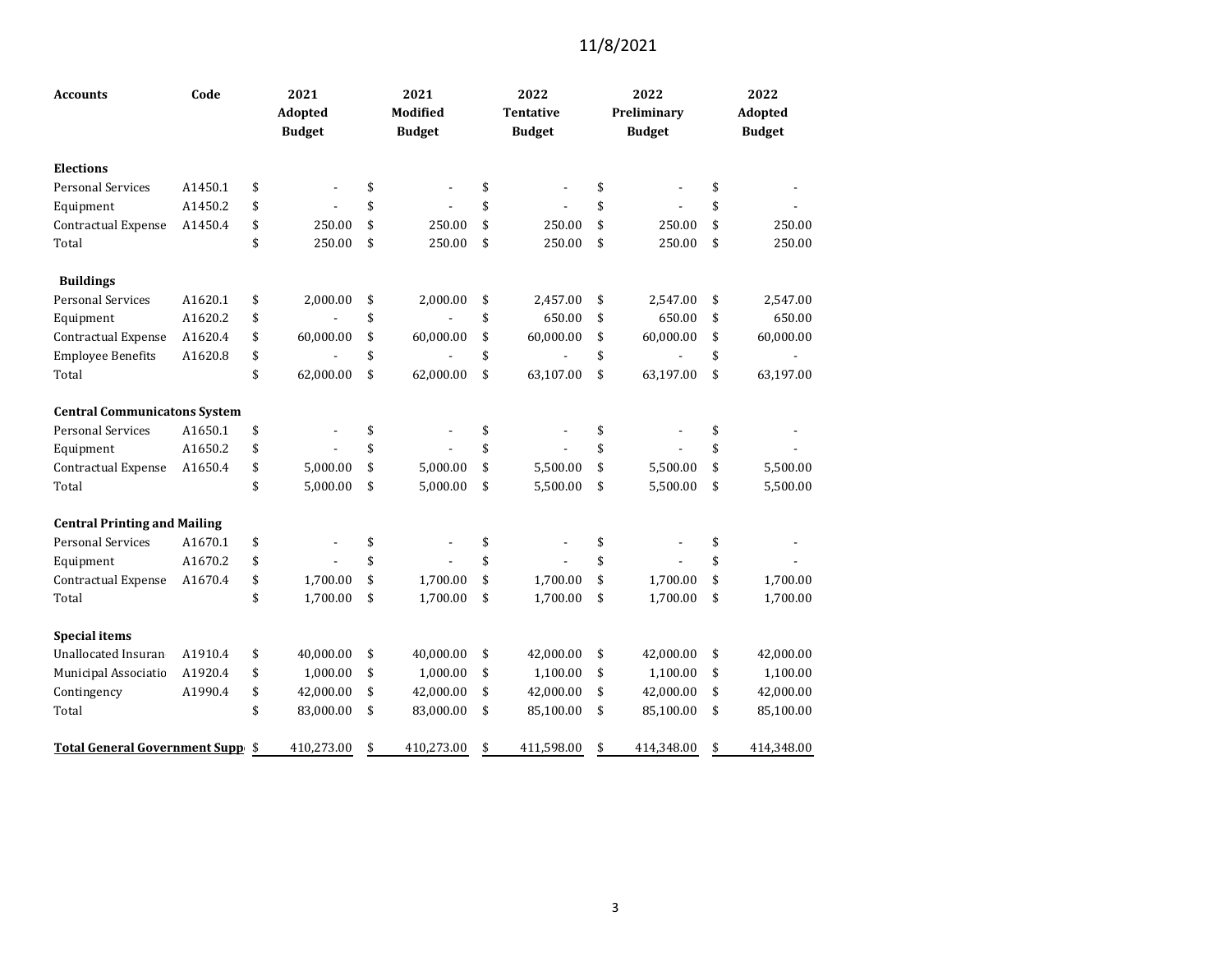| <b>Accounts</b>             | Code    |    | 2021<br>Adopted<br><b>Budget</b> |    | 2021<br><b>Modified</b><br><b>Budget</b> |    | 2022<br><b>Tentative</b><br><b>Budget</b> |    | 2022<br>Preliminary<br><b>Budget</b> |    | 2022<br>Adopted<br><b>Budget</b> |  |  |
|-----------------------------|---------|----|----------------------------------|----|------------------------------------------|----|-------------------------------------------|----|--------------------------------------|----|----------------------------------|--|--|
| <b>Public Safety</b>        |         |    |                                  |    |                                          |    |                                           |    |                                      |    |                                  |  |  |
| <b>Traffic Control</b>      |         |    |                                  |    |                                          |    |                                           |    |                                      |    |                                  |  |  |
| <b>Personal Services</b>    | A3310.1 | \$ |                                  | \$ |                                          | \$ |                                           | \$ |                                      | \$ |                                  |  |  |
| Equipment                   | A3310.2 | \$ |                                  | \$ |                                          | \$ |                                           | \$ |                                      | \$ |                                  |  |  |
| Contractual Expense         | A3310.4 | \$ | 1,500.00                         | \$ | 1,500.00                                 | \$ | 1,500.00                                  | \$ | 1,500.00                             | \$ | 1,500.00                         |  |  |
| Total                       |         | \$ | 1,500.00                         | \$ | 1,500.00                                 | \$ | 1,500.00                                  | \$ | 1,500.00                             | \$ | 1,500.00                         |  |  |
| <b>Control of Dogs</b>      |         |    |                                  |    |                                          |    |                                           |    |                                      |    |                                  |  |  |
| <b>Personal Services</b>    | A3510.1 | \$ | 7,947.00                         | \$ | 7,947.00                                 | \$ | 7,947.00                                  | \$ | 8,106.00                             | \$ | 8,106.00                         |  |  |
| Equipment                   | A3510.2 | \$ |                                  | \$ |                                          | \$ |                                           | \$ |                                      | \$ |                                  |  |  |
| Contractual Expense         | A3510.4 | \$ | 4,700.00                         | \$ | 4,700.00                                 | \$ | 4,700.00                                  | \$ | 4,700.00                             | \$ | 4,700.00                         |  |  |
| <b>Employee Benefits</b>    | A3510.8 | \$ |                                  | \$ |                                          | \$ |                                           | \$ | $\overline{a}$                       | \$ |                                  |  |  |
| Total                       |         | \$ | 12,647.00                        | \$ | 12,647.00                                | \$ | 12,647.00                                 | \$ | 12,806.00                            | \$ | 12,806.00                        |  |  |
| <b>Animal Control Other</b> |         |    |                                  |    |                                          |    |                                           |    |                                      |    |                                  |  |  |
| <b>Personal Services</b>    | A3520.1 | \$ |                                  | \$ |                                          | \$ |                                           | \$ |                                      | \$ |                                  |  |  |
| Equipment                   | A3520.2 | \$ |                                  | \$ |                                          | \$ |                                           | \$ |                                      | \$ |                                  |  |  |
| Contractual Expense         | A3520.4 | \$ |                                  | \$ |                                          | \$ |                                           | \$ |                                      | \$ |                                  |  |  |
| Total                       |         | \$ |                                  | \$ |                                          | \$ |                                           | \$ |                                      | \$ |                                  |  |  |
| <b>Safety Inspection</b>    |         |    |                                  |    |                                          |    |                                           |    |                                      |    |                                  |  |  |
| <b>Personal Services</b>    | A3620.1 | \$ | 11,730.00                        | \$ | 11,730.00                                | \$ | 11,730.00                                 | \$ | 11,965.00                            | \$ | 11,965.00                        |  |  |
| Equipment                   | A3620.2 | \$ | 300.00                           | \$ | 300.00                                   | \$ | 300.00                                    | \$ |                                      | \$ |                                  |  |  |
| Contractual Expense         | A3620.4 | \$ | 1,000.00                         | \$ | 1,000.00                                 | \$ | 1,000.00                                  | \$ |                                      | \$ |                                  |  |  |
| <b>Employee Benefits</b>    | A3620.8 | \$ |                                  | \$ |                                          | \$ |                                           | \$ |                                      | \$ |                                  |  |  |
| Total                       |         | \$ | 13,030.00                        | \$ | 13,030.00                                | \$ | 13,030.00                                 | \$ | 11,965.00                            | \$ | 11,965.00                        |  |  |
| <b>Total Public Safety</b>  |         | \$ | 27,177.00                        | \$ | 27,177.00                                | \$ | 27,177.00                                 | \$ | 26,271.00                            | \$ | 26,271.00                        |  |  |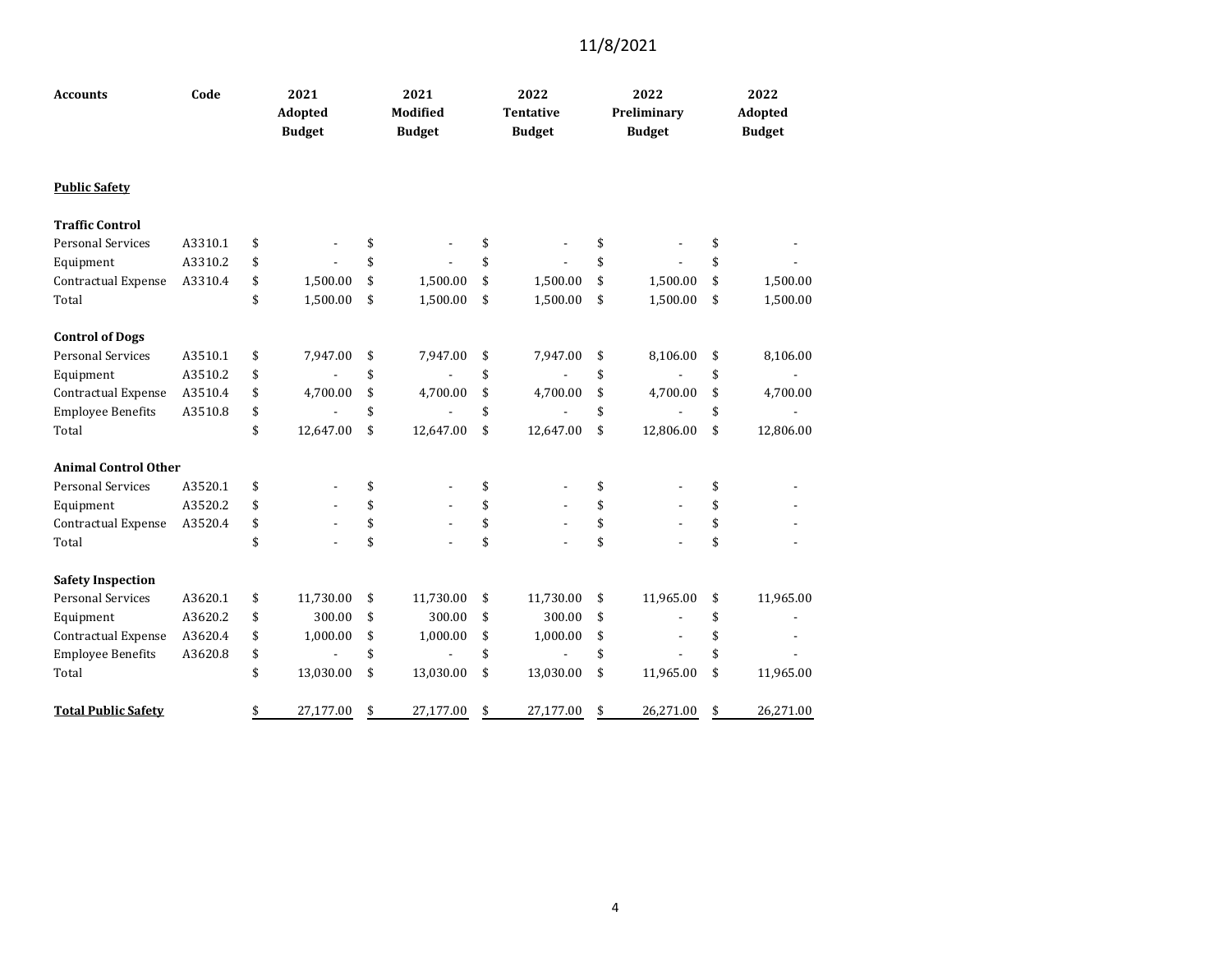| Code<br>Accounts                     |         | 2021<br>Adopted<br><b>Budget</b> |            | 2021<br><b>Modified</b><br><b>Budget</b> |            |    | 2022<br><b>Tentative</b><br><b>Budget</b> |    | 2022<br>Preliminary<br><b>Budget</b> | 2022<br>Adopted<br><b>Budget</b> |
|--------------------------------------|---------|----------------------------------|------------|------------------------------------------|------------|----|-------------------------------------------|----|--------------------------------------|----------------------------------|
| <b>Health</b>                        |         |                                  |            |                                          |            |    |                                           |    |                                      |                                  |
| <b>Board of Health</b>               |         |                                  |            |                                          |            |    |                                           |    |                                      |                                  |
| <b>Personal Services</b>             | A4010.1 | \$                               | 1,200.00   | \$                                       | 1,200.00   | \$ | 1,200.00                                  | \$ | 1,200.00                             | \$<br>1,200.00                   |
| Total                                |         | \$                               | 1,200.00   | \$                                       | 1,200.00   | \$ | 1,200.00                                  | \$ | 1,200.00                             | \$<br>1,200.00                   |
| <b>Registrar of Vital Statistics</b> |         |                                  |            |                                          |            |    |                                           |    |                                      |                                  |
| <b>Personal Services</b>             | A4020.1 | \$                               | 1,020.00   | \$                                       | 1,020.00   | \$ | 1,500.00                                  | \$ | 1,500.00                             | \$<br>1,500.00                   |
| Equipment                            | A4020.2 | \$                               |            | \$                                       |            | \$ |                                           | \$ |                                      | \$                               |
| Contractual Expense                  | A4020.4 | \$                               | 250.00     | \$                                       | 250.00     | \$ | 250.00                                    | \$ | 250.00                               | \$<br>250.00                     |
| Employee Benefit                     | A4020.8 | \$                               |            | \$                                       | ÷,         | \$ |                                           | \$ |                                      | \$                               |
| Total                                |         | \$                               | 1,270.00   | \$                                       | 1,270.00   | \$ | 1,750.00                                  | \$ | 1,750.00                             | \$<br>1,750.00                   |
| Ambulance                            |         |                                  |            |                                          |            |    |                                           |    |                                      |                                  |
| <b>Personal Services</b>             | A4540.1 | \$                               |            | \$                                       |            | \$ |                                           | \$ |                                      | \$                               |
| Equipment                            | A4540.2 | \$                               |            | \$                                       |            | \$ |                                           | \$ |                                      | \$                               |
| Contractual Expense                  | A4540.4 | \$                               | 134,301.00 | \$                                       | 134,301.00 | \$ | 134,301.00                                | \$ | 134,301.00                           | \$<br>134,301.00                 |
| Total                                |         | \$                               | 134,301.00 | \$                                       | 134,301.00 | \$ | 134,301.00                                | \$ | 134,301.00                           | \$<br>134,301.00                 |
| <b>Total Health</b>                  |         | \$                               | 136,771.00 | \$                                       | 136,771.00 | \$ | 137,251.00                                | \$ | 137,251.00                           | \$<br>137,251.00                 |
| <b>Transportation</b>                |         |                                  |            |                                          |            |    |                                           |    |                                      |                                  |
| <b>Superintendent of Highways</b>    |         |                                  |            |                                          |            |    |                                           |    |                                      |                                  |
| <b>Personal Services</b>             | A5010.1 | \$                               | 64,586.00  | \$                                       | 64,586.00  | \$ | 64,586.00                                 | \$ | 65,878.00                            | \$<br>65,878.00                  |
| Equipment                            | A5010.2 | \$                               |            | \$                                       |            | \$ |                                           | \$ |                                      | \$                               |
| Contractual Expense                  | A5010.4 | \$                               | 1,750.00   | \$                                       | 1,750.00   | \$ | 1,750.00                                  | \$ | 1,750.00                             | \$<br>1,750.00                   |
| <b>Employee Benefits</b>             | A5010.8 | \$                               |            | \$                                       |            | \$ |                                           | \$ |                                      | \$                               |
| Total                                |         | \$                               | 66,336.00  | \$                                       | 66,336.00  | \$ | 66,336.00                                 | \$ | 67,628.00                            | \$<br>67,628.00                  |
| <b>Street Lighting</b>               |         |                                  |            |                                          |            |    |                                           |    |                                      |                                  |
| Contractual Expense                  | A5182.4 | \$                               | 2,000.00   | \$                                       | 2,000.00   | \$ | 2,200.00                                  | \$ | 2,200.00                             | \$<br>2,200.00                   |
| Total                                |         | \$                               | 2,000.00   | \$                                       | 2,000.00   | \$ | 2,200.00                                  | \$ | 2,200.00                             | \$<br>2,200.00                   |
| <b>Total Transportation</b>          |         | \$                               | 68,336.00  | \$                                       | 68,336.00  | \$ | 68,536.00                                 | \$ | 69,828.00                            | \$<br>69,828.00                  |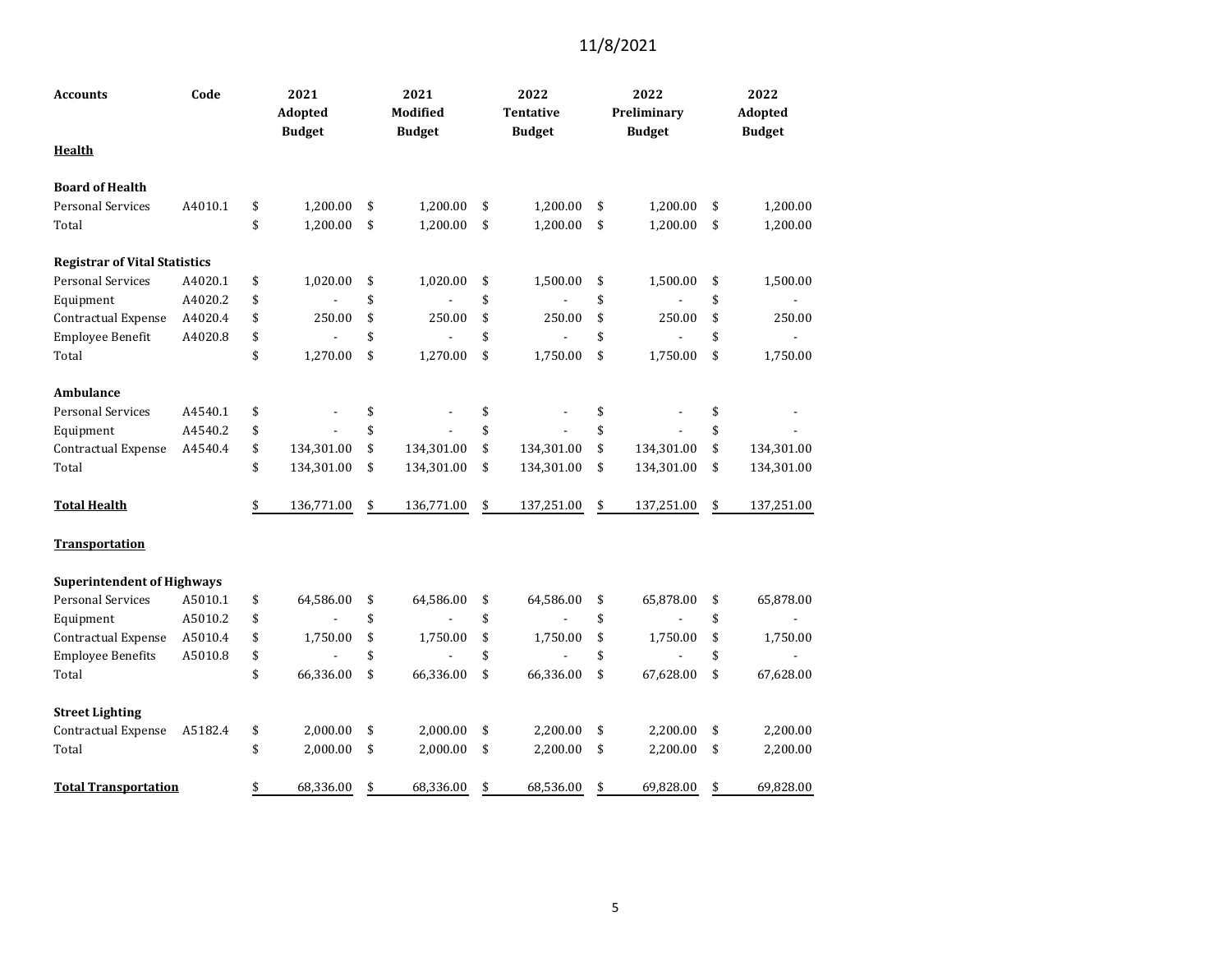| <b>Accounts</b>                                                          | Code                          |    | 2021<br>Adopted<br><b>Budget</b> |    | 2021<br><b>Modified</b><br><b>Budget</b> |    | 2022<br><b>Tentative</b><br><b>Budget</b> |    | 2022<br>Preliminary<br><b>Budget</b> |    | 2022<br>Adopted<br><b>Budget</b> |
|--------------------------------------------------------------------------|-------------------------------|----|----------------------------------|----|------------------------------------------|----|-------------------------------------------|----|--------------------------------------|----|----------------------------------|
| <b>Waterways Navigation</b>                                              |                               |    |                                  |    |                                          |    |                                           |    |                                      |    |                                  |
| Contractual Expense                                                      | A5710.4                       | \$ | 1,800.00                         | \$ | 1,800.00                                 | \$ | 1,800.00                                  | \$ | 1,800.00                             | \$ | 1,800.00                         |
| Total                                                                    |                               | \$ | 1,800.00                         | \$ | 1,800.00                                 | \$ | 1,800.00                                  | \$ | 1,800.00                             | \$ | 1,800.00                         |
| <b>Total Waterways Navigation</b>                                        |                               | \$ | 1,800.00                         | \$ | 1,800.00                                 | \$ | 1,800.00                                  | \$ | 1,800.00                             | \$ | 1,800.00                         |
| <b>Economic Assistance and Opportunity</b>                               |                               |    |                                  |    |                                          |    |                                           |    |                                      |    |                                  |
| <b>Publicity</b>                                                         |                               |    |                                  |    |                                          |    |                                           |    |                                      |    |                                  |
| Contractual Expense                                                      | A6410.4                       | \$ | 300.00                           | \$ | 300.00                                   | \$ | 300.00                                    | \$ | 300.00                               | \$ | 300.00                           |
| Total                                                                    |                               | \$ | 300.00                           | \$ | 300.00                                   | \$ | 300.00                                    | \$ | 300.00                               | \$ | 300.00                           |
| <b>Veterans Services</b>                                                 |                               |    |                                  |    |                                          |    |                                           |    |                                      |    |                                  |
| <b>Personal Services</b>                                                 | A6510.1                       | \$ |                                  | \$ |                                          | \$ | ٠                                         | \$ |                                      | \$ |                                  |
| Equipment                                                                | A6510.2                       | \$ |                                  | \$ |                                          | \$ |                                           | \$ |                                      | \$ |                                  |
| Contractual Expense                                                      | A6510.4                       | \$ | 700.00                           | \$ | 700.00                                   | \$ | 700.00                                    | \$ | 700.00                               | \$ | 700.00                           |
| Total                                                                    |                               | \$ | 700.00                           | \$ | 700.00                                   | \$ | 700.00                                    | \$ | 700.00                               | \$ | 700.00                           |
| Total Economic Assistance and C \$                                       |                               |    | 1,000.00                         | \$ | 1,000.00                                 | \$ | 1,000.00                                  | \$ | 1,000.00                             | \$ | 1,000.00                         |
|                                                                          | <b>Culture and Recreation</b> |    |                                  |    |                                          |    |                                           |    |                                      |    |                                  |
| <b>Special Recreational Facilities (Pilot Knob Beach and BattleHill)</b> |                               |    |                                  |    |                                          |    |                                           |    |                                      |    |                                  |

| Personal Services   | A7180.1 |  | 12.000.00 |  | 12.000.00 |  | 12.000.00 |  | 12.000.00 |  | 12.000.00 |  |  |
|---------------------|---------|--|-----------|--|-----------|--|-----------|--|-----------|--|-----------|--|--|
| Equipment           | A7180.2 |  | 500.00    |  | 500.00    |  | 500.00    |  | 500.00    |  | 500.00    |  |  |
| Contractual Expense | A7180.4 |  | 13.500.00 |  | 13.500.00 |  | 13.500.00 |  | 13.500.00 |  | 13.500.00 |  |  |
| Total               |         |  | 26.000.00 |  | 26.000.00 |  | 26.000.00 |  | 26.000.00 |  | 26,000,00 |  |  |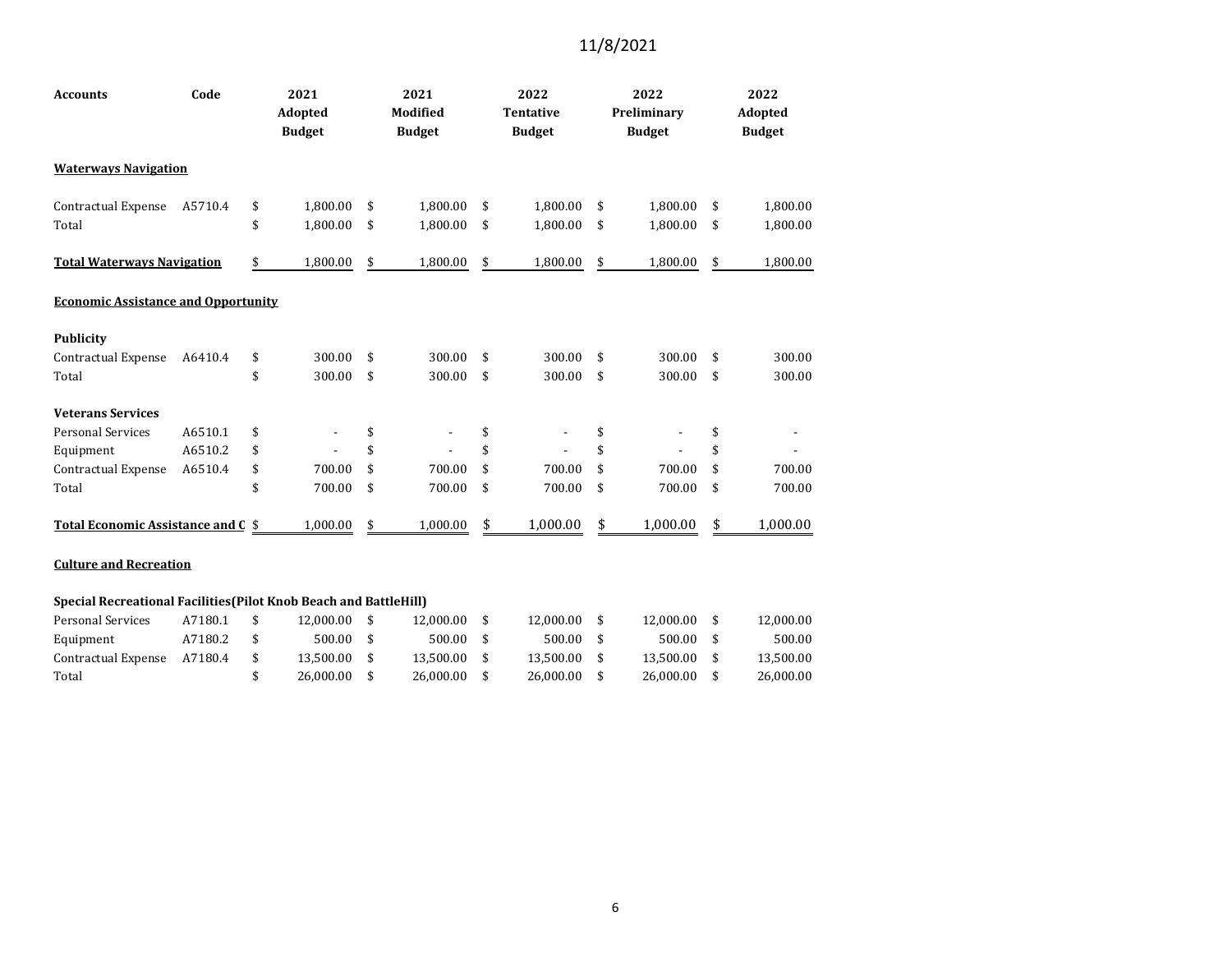| <b>Accounts</b>                     | Code    | 2021                           | 2021                           | 2022                           | 2022                 | 2022            |
|-------------------------------------|---------|--------------------------------|--------------------------------|--------------------------------|----------------------|-----------------|
|                                     |         | Adopted                        | Modified                       | <b>Tentative</b>               | Preliminary          | Adopted         |
|                                     |         | <b>Budget</b>                  | <b>Budget</b>                  | <b>Budget</b>                  | <b>Budget</b>        | <b>Budget</b>   |
| <b>Youth Program</b>                |         |                                |                                |                                |                      |                 |
| <b>Personal Services</b>            | A7310.1 | \$                             | \$                             | \$                             | \$                   | \$              |
| Equipment                           | A7310.2 | \$                             | \$                             | \$                             | \$                   | \$              |
| Contractual Expense                 | A7310.4 | \$<br>650.00                   | \$<br>650.00                   | \$<br>650.00                   | \$<br>650.00         | \$<br>650.00    |
| Total                               |         | \$<br>650.00                   | \$<br>650.00                   | \$<br>650.00                   | \$<br>650.00         | \$<br>650.00    |
| <b>Joint Youth Project</b>          |         |                                |                                |                                |                      |                 |
| <b>Contractual Expense</b>          | A7320.4 | \$<br>5.000.00                 | \$<br>5,000.00                 | \$<br>9,500.00                 | \$<br>9,500.00       | \$<br>9,500.00  |
| Total                               |         | \$<br>5,000.00                 | \$<br>5,000.00                 | \$<br>9,500.00                 | \$<br>9,500.00       | \$<br>9,500.00  |
| <b>Historian</b>                    |         |                                |                                |                                |                      |                 |
| <b>Personal Services</b>            | A7510.1 | \$<br>860.00                   | \$<br>860.00                   | \$<br>860.00                   | \$<br>880.00         | \$<br>880.00    |
| Equipment                           | A7510.2 | \$                             | \$                             | \$                             | \$                   | \$              |
| Contractual Expense                 | A7510.4 | \$<br>$\overline{\phantom{a}}$ | \$<br>$\overline{\phantom{a}}$ | \$<br>$\overline{\phantom{a}}$ | \$<br>$\blacksquare$ | \$              |
| <b>Employee Benefits</b>            | A7510.8 | \$                             | \$                             | \$                             | \$                   | \$              |
| Total                               |         | \$<br>860.00                   | \$<br>860.00                   | \$<br>860.00                   | \$<br>880.00         | \$<br>880.00    |
| <b>Celebration</b>                  |         |                                |                                |                                |                      |                 |
| <b>Personal Services</b>            | A7550.1 | \$                             | \$                             | \$                             | \$                   | \$              |
| Equipment                           | A7550.2 | \$                             | \$                             | \$                             | \$                   | \$              |
| Contractual Expense                 | A7550.4 | \$<br>250.00                   | \$<br>250.00                   | \$<br>250.00                   | \$<br>250.00         | \$<br>250.00    |
| Total                               |         | \$<br>250.00                   | \$<br>250.00                   | \$<br>250.00                   | \$<br>250.00         | \$<br>250.00    |
| <b>Adult Recreaton</b>              |         |                                |                                |                                |                      |                 |
| <b>Personal Services</b>            | A7620.1 | \$                             | \$                             | \$                             | \$                   | \$              |
| Equipment                           | A7620.2 | \$                             | \$                             | \$                             | \$                   | \$              |
| <b>Contractual Expense</b>          | A7620.4 | \$<br>2,000.00                 | \$<br>2,000.00                 | \$<br>2,000.00                 | \$<br>2,000.00       | \$<br>2,000.00  |
| Total                               |         | \$<br>2,000.00                 | \$<br>2,000.00                 | \$<br>2,000.00                 | \$<br>2,000.00       | \$<br>2,000.00  |
| <b>Total Culture and Recreation</b> |         | \$<br>34,760.00                | \$<br>34,760.00                | \$<br>39,260.00                | \$<br>39,280.00      | \$<br>39,280.00 |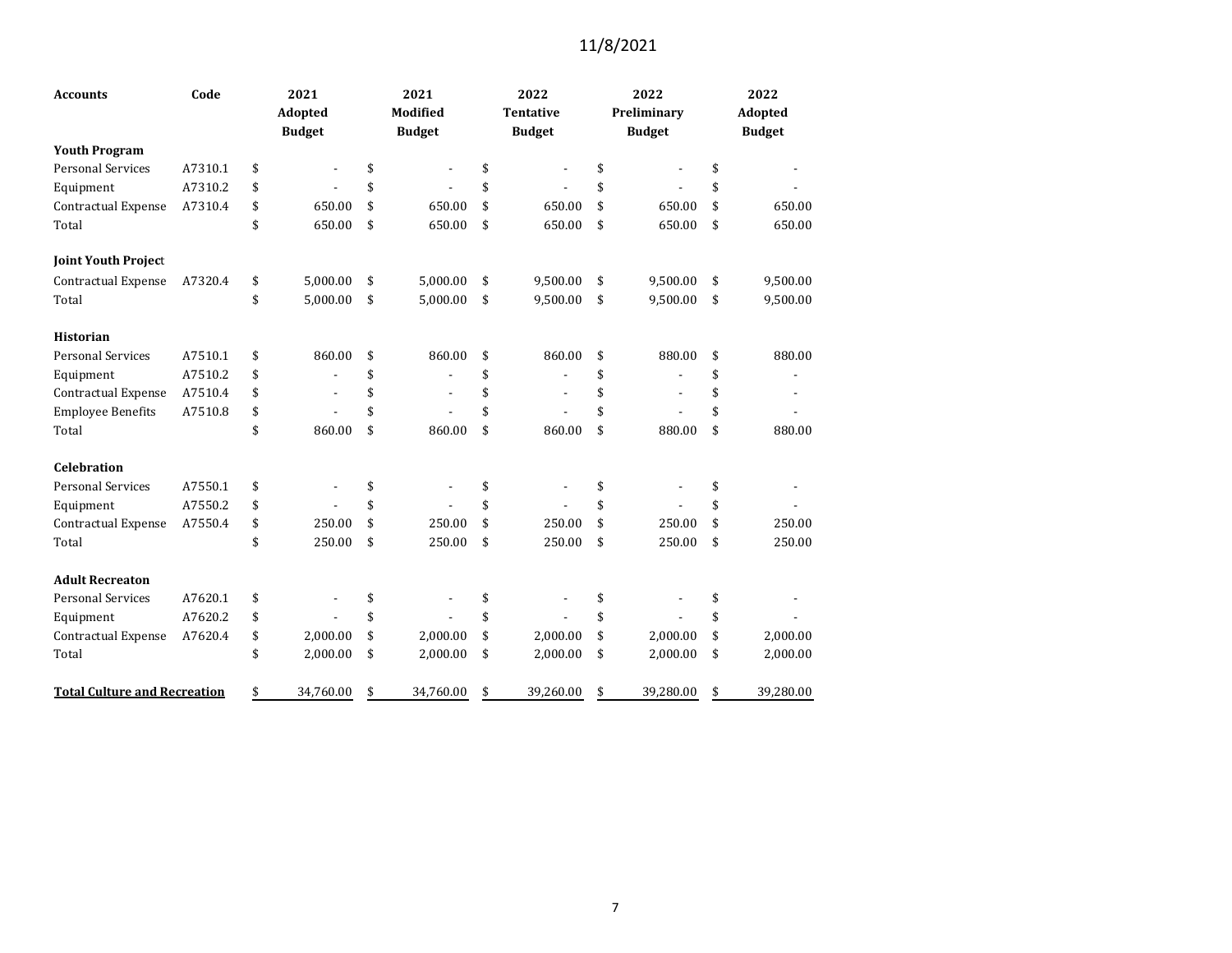| Code<br><b>Accounts</b>                   |         | 2021<br>Adopted<br><b>Budget</b> |                          | 2021<br><b>Modified</b><br><b>Budget</b> |                          |    | 2022<br>Tentative<br><b>Budget</b> |    | 2022<br>Preliminary<br><b>Budget</b> | 2022<br>Adopted<br><b>Budget</b> |
|-------------------------------------------|---------|----------------------------------|--------------------------|------------------------------------------|--------------------------|----|------------------------------------|----|--------------------------------------|----------------------------------|
| <b>Home and Community Services</b>        |         |                                  |                          |                                          |                          |    |                                    |    |                                      |                                  |
| Planning                                  |         |                                  |                          |                                          |                          |    |                                    |    |                                      |                                  |
| <b>Personal Services</b>                  | A8020.1 | \$                               | 5,000.00                 | \$                                       | 5,000.00                 | \$ | 5,000.00                           | \$ | 5,100.00                             | \$<br>5,100.00                   |
| Equipment                                 | A8020.2 | \$                               |                          | \$                                       |                          | \$ |                                    | \$ |                                      | \$                               |
| Contractual Expense                       | A8020.4 | \$                               | 7,200.00                 | \$                                       | 7,200.00                 | \$ | 7,200.00                           | \$ | 7,200.00                             | \$<br>7,200.00                   |
| <b>Employee Benefits</b>                  | A8020.8 | \$                               |                          | \$                                       | $\overline{a}$           | \$ |                                    | \$ |                                      | \$                               |
| Total                                     |         | \$                               | 12,200.00                | \$                                       | 12,200.00                | \$ | 12,200.00                          | \$ | 12,300.00                            | \$<br>12,300.00                  |
| <b>Environmental Control</b>              |         |                                  |                          |                                          |                          |    |                                    |    |                                      |                                  |
| Contractual Expense                       | A8090.4 | \$                               |                          | \$                                       |                          | \$ |                                    | \$ |                                      | \$                               |
| Total                                     |         | \$                               |                          | \$                                       |                          | \$ |                                    | \$ |                                      | \$                               |
| <b>Cemeteries</b>                         |         |                                  |                          |                                          |                          |    |                                    |    |                                      |                                  |
| <b>Personal Services</b>                  | A8810.1 | \$                               | 3,915.00                 | \$                                       | 3,915.00                 | \$ | 4,000.00                           | \$ | 4,000.00                             | \$<br>4,000.00                   |
| Equipment                                 | A8810.2 | \$                               |                          | \$                                       |                          | \$ |                                    | \$ |                                      | \$                               |
| Contractual Expense                       | A8810.4 | \$                               | 250.00                   | \$                                       | 250.00                   | \$ | 250.00                             | \$ | 250.00                               | \$<br>250.00                     |
| <b>Employee Benefits</b>                  | A8810.8 | \$                               |                          | \$                                       |                          | \$ |                                    | \$ |                                      | \$                               |
| Total                                     |         | \$                               | 4,165.00                 | \$                                       | 4,165.00                 | \$ | 4,250.00                           | \$ | 4,250.00                             | \$<br>4,250.00                   |
| Total Home and Community Sery \$          |         |                                  | 16,365.00                | \$                                       | 16,365.00                | \$ | 16,450.00                          | \$ | 16,550.00                            | \$<br>16,550.00                  |
| Undistributed<br><b>Employee Benefits</b> |         |                                  |                          |                                          |                          |    |                                    |    |                                      |                                  |
| <b>State Retirement</b>                   | A9010.1 | \$                               | 23,060.00                | \$                                       | 23,060.00                | \$ | 26,298.00                          | \$ | 18,017.00                            | \$<br>18,017.00                  |
| <b>Social Security</b>                    | A9030.8 | \$                               | 20,530.00                | \$                                       | 20,530.00                | \$ | 19,785.00                          | \$ | 20,133.00                            | \$<br>20,133.00                  |
| Unemployment Insu                         | A9050.8 | \$                               | $\overline{\phantom{a}}$ | \$                                       | $\overline{\phantom{a}}$ | \$ | $\overline{\phantom{a}}$           | \$ | $\blacksquare$                       | \$<br>$\overline{\phantom{a}}$   |
| Disability Insurance                      | A9055.8 | \$                               | 250.00                   | \$                                       | 250.00                   | \$ | 250.00                             | \$ | 250.00                               | \$<br>250.00                     |
| Hospital and medica                       | A9060.8 | \$                               | 17,852.00                | \$                                       | 17,852.00                | \$ | 19,473.00                          | \$ | 19,473.00                            | \$<br>19,473.00                  |
| Employee Benefits-C                       | A9089.8 | \$                               |                          | \$                                       |                          |    |                                    |    |                                      |                                  |
| <b>Total Undistributed</b>                |         | \$                               | 61,692.00                | \$                                       | 61,692.00                | \$ | 65,806.00                          | \$ | 57,873.00                            | \$<br>57,873.00                  |
| <b>Total Appropriations/Expenditu \$</b>  |         |                                  | 758,174.00               | \$                                       | 758,174.00               | \$ | 768,878.00                         | \$ | 764,201.00                           | \$<br>764,201.00                 |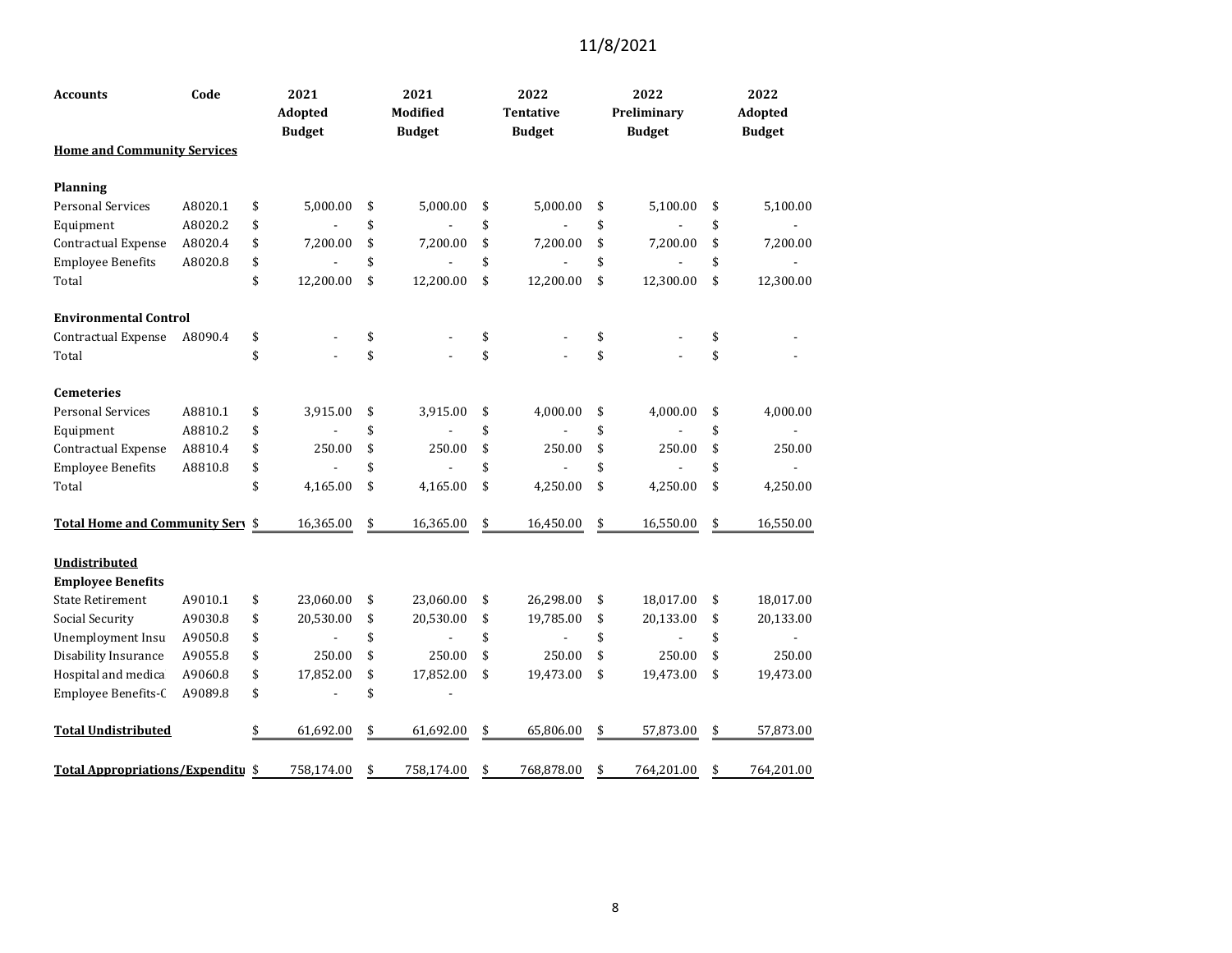| <b>Accounts</b>                        | Code  | 2021             |    | 2021          | 2022             | 2022             | 2022             |
|----------------------------------------|-------|------------------|----|---------------|------------------|------------------|------------------|
|                                        |       | Adopted          |    | Modified      | <b>Tentative</b> | Preliminary      | Adopted          |
|                                        |       | <b>Budget</b>    |    | <b>Budget</b> | <b>Budget</b>    | <b>Budget</b>    | <b>Budget</b>    |
| <b>General Fund Estimated Revenues</b> |       |                  |    |               |                  |                  |                  |
| Real Property Tax Ro                   | A1001 | \$<br>432,036.00 | \$ | 432,036.00    | \$<br>443.740.00 | \$<br>439,063.00 | \$<br>439,063.00 |
| <b>Other Tax Items</b>                 |       |                  |    |               |                  |                  |                  |
| Other Payments in L                    | A1081 | \$<br>3,700.00   | \$ | 3,700.00      | \$<br>3,700.00   | \$<br>3,700.00   | \$<br>3,700.00   |
| <b>Interest and Penaltic</b>           | A1090 | \$<br>7,000.00   | \$ | 7,000.00      | \$<br>3,500.00   | \$<br>3,500.00   | \$<br>3,500.00   |
| Other Non-Property                     | A1189 | \$               | \$ |               | \$               | \$               | \$               |
| Franchise                              | A1170 | \$<br>36,000.00  | \$ | 36,000.00     | \$<br>38,000.00  | \$<br>38,000.00  | \$<br>38,000.00  |
| <b>Departmental Income</b>             |       |                  |    |               |                  |                  |                  |
| <b>Clerk Fees</b>                      | A1255 | \$<br>1,000.00   | \$ | 1,000.00      | \$<br>1,000.00   | \$<br>1,000.00   | \$<br>1,000.00   |
| <b>Vital Statistics Fee</b>            | A1603 | \$<br>700.00     | \$ | 700.00        | \$<br>700.00     | \$<br>700.00     | \$<br>700.00     |
| Culture and Recreati                   | A2089 | \$               | \$ |               | \$               | \$               | \$               |
| <b>Planning Board Fees</b>             | A2115 | \$<br>500.00     | \$ | 500.00        | \$<br>500.00     | \$<br>500.00     | \$<br>500.00     |
| <b>Use of Money</b>                    |       |                  |    |               |                  |                  |                  |
| <b>Interest and Earning</b>            | A2401 | \$<br>4,000.00   | \$ | 4,000.00      | \$<br>2,000.00   | \$<br>2,000.00   | \$<br>2,000.00   |
| <b>Licenses and Permits</b>            |       |                  |    |               |                  |                  |                  |
| Dog License                            | A2544 | \$<br>3,500.00   | \$ | 3,500.00      | \$<br>3,500.00   | \$<br>3,500.00   | \$<br>3,500.00   |
| Permits                                | A2590 | \$               | \$ |               | \$               | \$               | \$               |
| <b>Fines and Forfeitures</b>           |       |                  |    |               |                  |                  |                  |
| Fines and Forfeited I                  | A2610 | \$<br>72,500.00  | \$ | 72,500.00     | \$<br>70,000.00  | \$<br>70,000.00  | \$<br>70,000.00  |
| Sale of Property/Compensation for Loss |       |                  |    |               |                  |                  |                  |
| Sale of Real Property                  | A2660 | \$               | \$ |               | \$               | \$               | \$               |
| Sale of Surplus Equip                  | A2665 | \$               | \$ |               | \$               | \$               | \$               |
| <b>Unclassified Revenue</b>            |       |                  |    |               |                  |                  |                  |
| Unclassified Revenu                    | A2770 | \$               | \$ |               | \$               | \$               | \$               |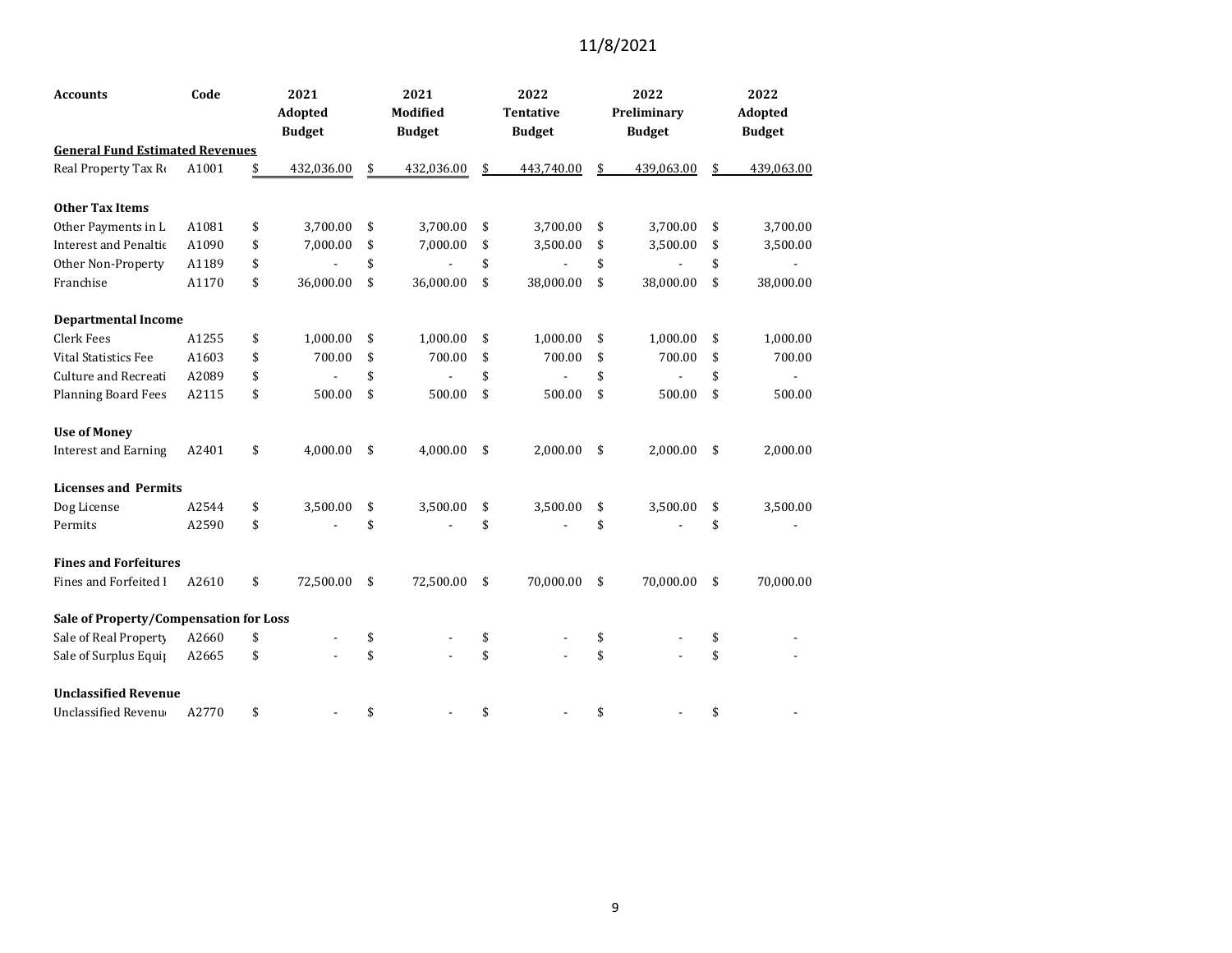| Code<br><b>Accounts</b>                  |          | 2021<br><b>Adopted</b><br><b>Budget</b> |              | 2021<br><b>Modified</b><br><b>Budget</b> |              | 2022<br><b>Tentative</b><br><b>Budget</b> |             |    | 2022<br>Preliminary<br><b>Budget</b> | 2022<br>Adopted<br><b>Budget</b> |
|------------------------------------------|----------|-----------------------------------------|--------------|------------------------------------------|--------------|-------------------------------------------|-------------|----|--------------------------------------|----------------------------------|
| <b>State Aid</b>                         |          |                                         |              |                                          |              |                                           |             |    |                                      |                                  |
| Revenue Sharing                          | A3001    | \$                                      | 12,238.00    | \$                                       | 12,238.00    | \$                                        | 12,238.00   | \$ | 12,238.00                            | \$<br>12,238.00                  |
| Mortgage Tax                             | A3005    | \$                                      | 70,000.00    | \$                                       | 70,000.00    | \$                                        | 90,000.00   | \$ | 90,000.00                            | \$<br>90,000.00                  |
| Grant Revenue - Oth                      | A3089    | \$                                      |              | \$                                       |              | \$                                        |             | \$ |                                      | \$                               |
| Grant Revenue - Hor                      | A3989    | \$                                      |              | \$                                       |              | \$                                        |             | \$ |                                      | \$                               |
| <b>Total Estimated Revenues</b>          |          | \$                                      | 211,138.00   | \$                                       | 211,138.00   | \$                                        | 225,138.00  | \$ | 225,138.00                           | \$<br>225,138.00                 |
| <b>Unexpended Balance</b>                |          | \$                                      | 115,000.00   | \$                                       | 115,000.00   | \$                                        | 100,000.00  | \$ | 100,000.00                           | \$<br>100,000.00                 |
|                                          |          |                                         | appropriated |                                          | appropriated | appropriated                              |             |    | appropriated                         | appropriated                     |
| <b>HIGHWAY FUND</b>                      |          |                                         | 2021 budget  |                                          | 2021 budget  |                                           | 2022 budget |    | 2022 budget                          | 2022 budget                      |
| <b>Highway Appropriations - Townwide</b> |          |                                         |              |                                          |              |                                           |             |    |                                      |                                  |
| <b>Bridges</b>                           |          |                                         |              |                                          |              |                                           |             |    |                                      |                                  |
| Contractual Expense                      | DA5120.4 | \$                                      | 10,000.00    | \$                                       | 10,000.00    | \$                                        | 10,000.00   | \$ | 10,000.00                            | \$<br>10,000.00                  |
| Total                                    |          | \$                                      | 10,000.00    | \$                                       | 10,000.00    | \$                                        | 10,000.00   | \$ | 10,000.00                            | \$<br>10,000.00                  |
| <b>Machinery</b>                         |          |                                         |              |                                          |              |                                           |             |    |                                      |                                  |
| Equipment                                | DA5130.2 | \$                                      | 33,000.00    | \$                                       | 33,000.00    | \$                                        | 33,000.00   | \$ | 33,000.00                            | \$<br>33,000.00                  |
| Contractual Expense                      | DA5130.4 | \$                                      | 80,000.00    | \$                                       | 80,000.00    | \$                                        | 80,000.00   | \$ | 80,000.00                            | \$<br>80,000.00                  |
| Total                                    |          | \$                                      | 113,000.00   | \$                                       | 113,000.00   | \$                                        | 113,000.00  | \$ | 113,000.00                           | \$<br>113,000.00                 |
| <b>Snow Removal - Town</b>               |          |                                         |              |                                          |              |                                           |             |    |                                      |                                  |
| <b>Personal Services</b>                 | DA5142.1 | \$                                      | 224,700.00   | \$                                       | 224,700.00   | \$                                        | 224,700.00  | \$ | 228,300.00                           | \$<br>228,300.00                 |
| Contractual Expense                      | DA5142.4 | \$                                      | 85,000.00    | \$                                       | 85,000.00    | \$                                        | 85,000.00   | \$ | 85,000.00                            | \$<br>85,000.00                  |
| <b>Employee Benefits</b>                 | DA5142.8 | \$                                      |              | \$                                       |              | \$                                        |             | \$ |                                      | \$                               |
| Total                                    |          | \$                                      | 309,700.00   | \$                                       | 309,700.00   | \$                                        | 309,700.00  | \$ | 313,300.00                           | \$<br>313,300.00                 |
| <b>Employee Benefits</b>                 |          |                                         |              |                                          |              |                                           |             |    |                                      |                                  |
| <b>State Retirement</b>                  | DA9010.8 | \$                                      | 28,816.00    | \$                                       | 28,816.00    | \$                                        | 29,816.00   | \$ | 22,500.00                            | \$<br>22,500.00                  |
| Social Security                          | DA9030.8 | \$                                      | 17,190.00    | \$                                       | 17,190.00    | \$                                        | 17,190.00   | \$ | 17,465.00                            | \$<br>17,465.00                  |
| Hospital and Medica                      | DA9060.8 | \$                                      | 85,000.00    | \$                                       | 85,000.00    | \$                                        | 85,550.00   | \$ | 85,550.00                            | \$<br>85,550.00                  |
| Other(uniforms/pfl)                      | DA9089.8 | \$                                      | 3,600.00     | \$                                       | 3,600.00     | \$                                        | 3,800.00    | \$ | 3,800.00                             | \$<br>3,800.00                   |
| Total                                    |          | \$                                      | 134,606.00   | \$                                       | 134,606.00   | \$                                        | 136,356.00  | \$ | 129,315.00                           | \$<br>129,315.00                 |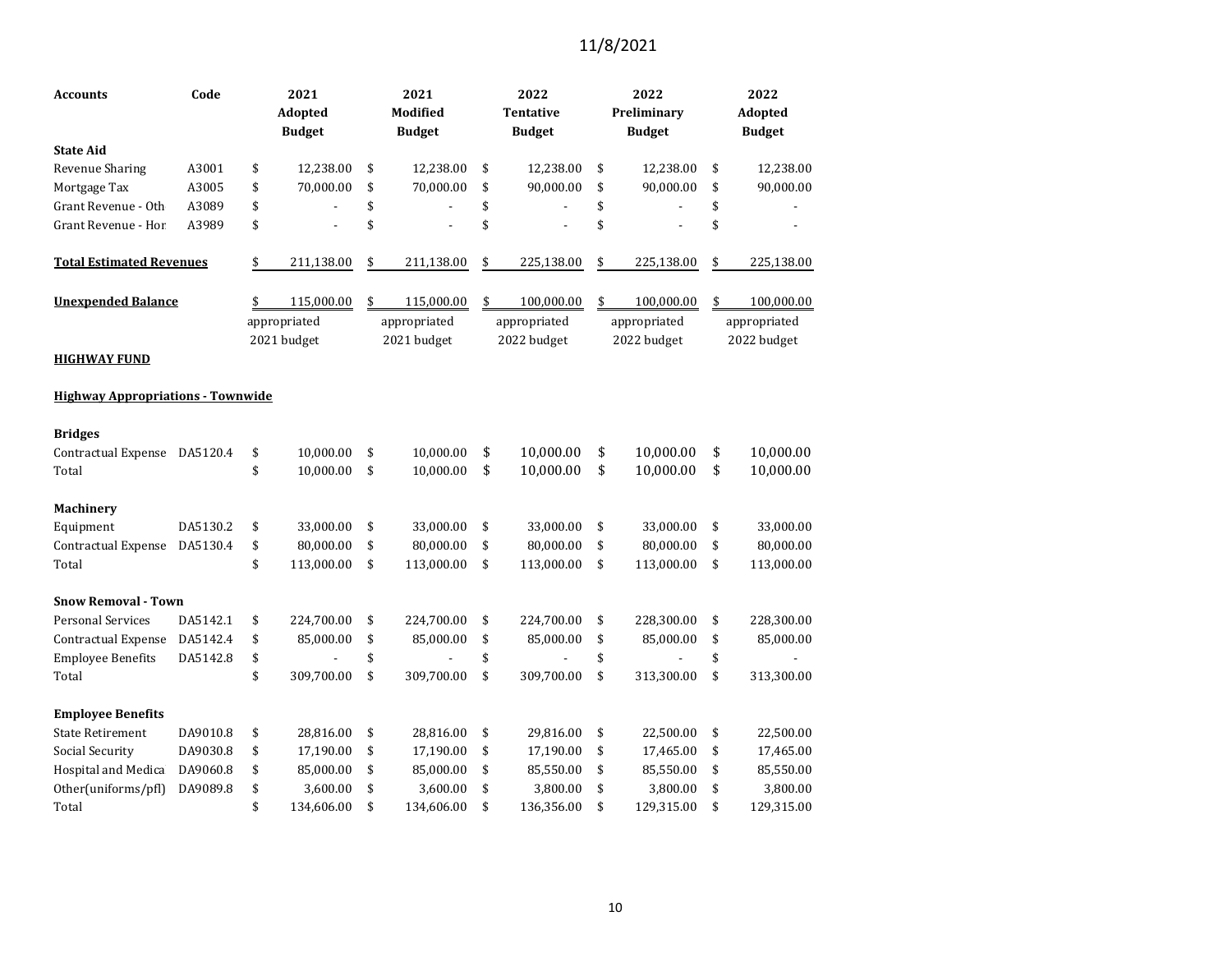| <b>Accounts</b>                      | Code                                            |    | 2021<br>Adopted<br><b>Budget</b> |    | 2021<br>Modified<br><b>Budget</b> | 2022<br><b>Tentative</b><br><b>Budget</b> | 2022<br>Preliminary<br><b>Budget</b> | 2022<br>Adopted<br><b>Budget</b> |
|--------------------------------------|-------------------------------------------------|----|----------------------------------|----|-----------------------------------|-------------------------------------------|--------------------------------------|----------------------------------|
| <b>Debt Service Principal</b>        |                                                 |    |                                  |    |                                   |                                           |                                      |                                  |
| Serial Bonds                         | DA9710.6                                        | \$ | 107,562.00                       | \$ | 107,562.00                        | \$<br>107,562.00                          | \$<br>107,562.00                     | \$<br>107,562.00                 |
| <b>Bond Anticipation</b>             | DA9730.6                                        | \$ |                                  | \$ |                                   | \$                                        | \$                                   | \$                               |
| Capital Bonds                        | DA9740.6                                        | \$ |                                  | \$ |                                   | \$                                        | \$                                   | \$                               |
| Total                                |                                                 | \$ | 107,562.00                       | \$ | 107,562.00                        | \$<br>107,562.00                          | \$<br>107,562.00                     | \$<br>107,562.00                 |
| <b>Interest</b>                      |                                                 |    |                                  |    |                                   |                                           |                                      |                                  |
| Serial Bonds                         | DA9710.7                                        | \$ | 9,759.00                         | \$ | 9,759.00                          | \$<br>4,954.00                            | \$<br>4,954.00                       | \$<br>4,954.00                   |
| <b>Bond Anticipation</b>             | DA9730.7                                        | \$ |                                  | \$ |                                   | \$                                        | \$                                   | \$                               |
| Capital Bonds                        | DA9740.7                                        | \$ |                                  | \$ |                                   | \$                                        | \$                                   | \$                               |
| Total                                |                                                 | \$ | 9,759.00                         | \$ | 9,759.00                          | \$<br>4,954.00                            | \$<br>4,954.00                       | \$<br>4,954.00                   |
| <b>Total Appropriations/Expenses</b> |                                                 | \$ | 684,627.00                       | \$ | 684,627.00                        | \$<br>681,572.00                          | \$<br>678,131.00                     | \$<br>678,131.00                 |
| <b>Highway Revenues - Townwide</b>   |                                                 |    |                                  |    |                                   |                                           |                                      |                                  |
| <b>Local Sources</b>                 |                                                 |    |                                  |    |                                   |                                           |                                      |                                  |
| Real Property Tax                    | DA1001                                          | \$ | 647,127.00                       | \$ | 647,127.00                        | \$<br>646,072.00                          | \$<br>642,631.00                     | \$<br>642,631.00                 |
| Sales of Scrap & Surp                | DA2650                                          | \$ |                                  | \$ |                                   | \$                                        | \$                                   | \$                               |
| <b>Interest and Earning</b>          | DA2401                                          | \$ | 4,000.00                         | \$ | 4,000.00                          | \$<br>2,000.00                            | \$<br>2,000.00                       | \$<br>2,000.00                   |
| Compensation for Lo                  | DA2690                                          | \$ |                                  | \$ |                                   | \$                                        | \$                                   | \$                               |
| Mowing - Washingto                   | DA2770                                          | \$ | 3,500.00                         | \$ | 3,500.00                          | \$<br>3,500.00                            | \$<br>3,500.00                       | \$<br>3,500.00                   |
| <b>Total Est./Actual Revenues</b>    |                                                 | \$ | 7,500.00                         | \$ | 7,500.00                          | \$<br>5,500.00                            | \$<br>5,500.00                       | \$<br>5,500.00                   |
| Townwide                             |                                                 |    |                                  |    |                                   |                                           |                                      |                                  |
| Unexpended Balance/cash on ha \$     |                                                 |    | 30,000.00                        | \$ | 30,000.00                         | \$<br>30,000.00                           | \$<br>30,000.00                      | \$<br>30,000.00                  |
|                                      |                                                 |    | appropriated                     |    | appropriated                      | appropriated                              | appropriated                         | appropriated                     |
|                                      |                                                 |    | 2021 budget                      |    | 2021 budget                       | 2022 budget                               | 2022 budget                          | 2022 budget                      |
|                                      | <b>Highway Appropriations - Outside Village</b> |    |                                  |    |                                   |                                           |                                      |                                  |
| <b>General Repairs</b>               |                                                 |    |                                  |    |                                   |                                           |                                      |                                  |
| <b>Personal Services</b>             | DB5110.1                                        | \$ | 192,060.00                       | \$ | 192,060.00                        | \$<br>192,060.00                          | \$<br>195,100.00                     | \$<br>195,100.00                 |
| Contractual Expense                  | DB5110.4                                        | \$ | 77,900.00                        | \$ | 77,900.00                         | \$<br>77,900.00                           | \$<br>77,900.00                      | \$<br>77,900.00                  |
| <b>Employee Benefits</b>             | DB5110.8                                        | \$ |                                  | \$ |                                   | \$                                        | \$                                   | \$                               |
| Total                                |                                                 | \$ | 269,960.00                       | \$ | 269,960.00                        | \$<br>269,960.00                          | \$<br>273,000.00                     | \$<br>273,000.00                 |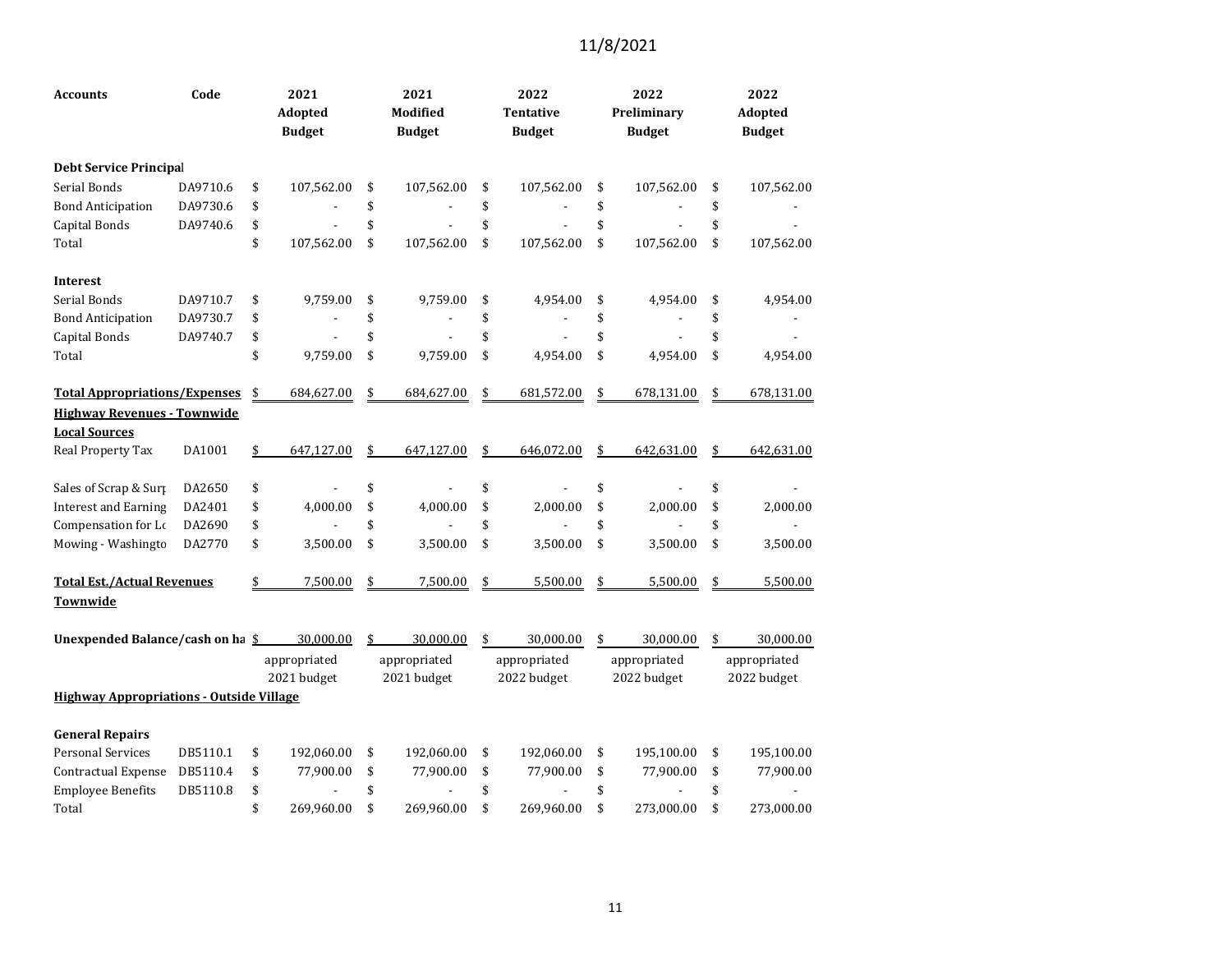| Code<br><b>Accounts</b>                                         |          |    | 2021<br><b>Adopted</b><br><b>Budget</b> |    | 2021<br><b>Modified</b><br><b>Budget</b> |    | 2022<br><b>Tentative</b><br><b>Budget</b> |    | 2022<br>Preliminary<br><b>Budget</b> | 2022<br>Adopted<br><b>Budget</b> |              |  |
|-----------------------------------------------------------------|----------|----|-----------------------------------------|----|------------------------------------------|----|-------------------------------------------|----|--------------------------------------|----------------------------------|--------------|--|
| <b>Improvements</b>                                             |          |    |                                         |    |                                          |    |                                           |    |                                      |                                  |              |  |
| Capital Outlay                                                  | DB5112.2 | \$ | 240,000.00                              | \$ | 240,000.00                               | \$ | 245,000.00                                | \$ | 245,000.00                           | \$                               | 245,000.00   |  |
| <b>Employee Benefits</b>                                        |          |    |                                         |    |                                          |    |                                           |    |                                      |                                  |              |  |
| <b>State Retirement</b>                                         | DB9010.8 | \$ | 26,573.00                               | \$ | 26,573.00                                | \$ | 27,573.00                                 | \$ | 18,236.00                            | \$                               | 18,236.00    |  |
| <b>Social Security</b>                                          | DB9030.8 | \$ | 14,693.00                               | \$ | 14,693.00                                | \$ | 14,693.00                                 | \$ | 14,925.00                            | \$                               | 14,925.00    |  |
| <b>Hospital and Medica</b>                                      | DB9060.8 | \$ | 85,000.00                               | \$ | 85,000.00                                | \$ | 85,500.00                                 | \$ | 85,500.00                            | \$                               | 85,500.00    |  |
| Uniforms                                                        | DB9089.8 | \$ | 3,600.00                                | \$ | 3,600.00                                 | \$ | 3,800.00                                  | \$ | 3,800.00                             | \$                               | 3,800.00     |  |
| Total                                                           |          | \$ | 129,866.00                              | \$ | 129,866.00                               | \$ | 131,566.00                                | \$ | 122,461.00                           | \$                               | 122,461.00   |  |
| <b>Total Highway Appropriations -</b><br><b>Outside Village</b> |          | \$ | 639,826.00                              | \$ | 639,826.00                               | \$ | 646,526.00                                | \$ | 640,461.00                           | \$                               | 640,461.00   |  |
| <b>Highway Revenues - Outside Village</b>                       |          |    |                                         |    |                                          |    |                                           |    |                                      |                                  |              |  |
| <b>Local Sources</b>                                            |          |    |                                         |    |                                          |    |                                           |    |                                      |                                  |              |  |
| Real Property Tax                                               | DB1001   | \$ | 407,826.00                              | \$ | 407,826.00                               | \$ | 416,526.00                                | \$ | 410.461.00                           | \$                               | 410,461.00   |  |
| <b>Interest and Earning</b>                                     | DB2401   | \$ | 4,000.00                                | \$ | 4,000.00                                 | \$ | 2,000.00                                  | \$ | 2,000.00                             | \$                               | 2,000.00     |  |
| <b>State Aid</b>                                                |          |    |                                         |    |                                          |    |                                           |    |                                      |                                  |              |  |
| Consolidated Highwa                                             | DB3501   | \$ | 168,000.00                              | \$ | 168,000.00                               | \$ | 168,000.00                                | \$ | 168,000.00                           | \$                               | 168,000.00   |  |
| Total Est./Actual Highway Rever \$                              |          |    | 172,000.00                              | \$ | 172,000.00                               | \$ | 170,000.00                                | \$ | 170,000.00                           | \$                               | 170,000.00   |  |
| Unexpended Balance/cash on ha \$                                |          |    | 60,000.00                               | \$ | 60,000.00                                | \$ | 60,000.00                                 | \$ | 60,000.00                            | \$                               | 60,000.00    |  |
|                                                                 |          |    | appropriated                            |    | appropriated                             |    | appropriated                              |    | appropriated                         |                                  | appropriated |  |
|                                                                 |          |    | 2021 budget                             |    | 2021 budget                              |    | 2022 budget                               |    | 2022 budget                          |                                  | 2022 budget  |  |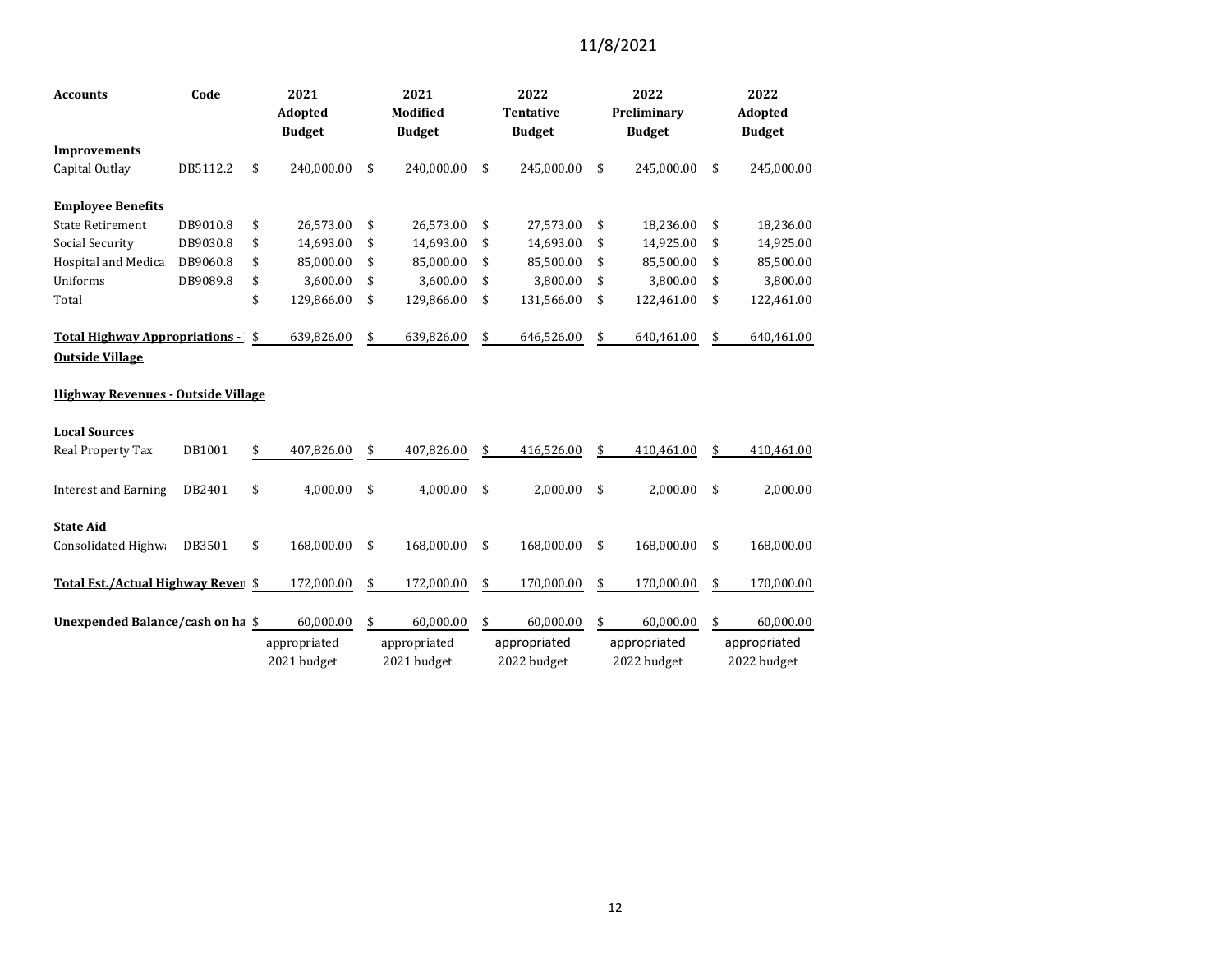| <b>Accounts</b>                    | Code          | 2021 |               |                 | 2021          |                  | 2022          |             | 2022          |         | 2022          |  |
|------------------------------------|---------------|------|---------------|-----------------|---------------|------------------|---------------|-------------|---------------|---------|---------------|--|
|                                    |               |      | Adopted       | <b>Modified</b> |               | <b>Tentative</b> |               | Preliminary |               | Adopted |               |  |
|                                    |               |      | <b>Budget</b> |                 | <b>Budget</b> |                  | <b>Budget</b> |             | <b>Budget</b> |         | <b>Budget</b> |  |
| <b>SPECIAL DISTRICTS</b>           |               |      |               |                 |               |                  |               |             |               |         |               |  |
| <b>Fire Protection Districts</b>   |               |      |               |                 |               |                  |               |             |               |         |               |  |
| <b>Appropriations/Expenditures</b> |               |      |               |                 |               |                  |               |             |               |         |               |  |
| #6 Fort Ann SF1                    | SF3410.4      | \$   | 199,390.00    | \$              | 199,390.00    | \$               | 199,390.00    | \$          | 199,390.00    | \$      | 199,390.00    |  |
| LOSAP                              | SF9025.8      | \$   |               | \$              |               | \$               |               | \$          |               | \$      |               |  |
| Total                              |               | \$   | 199,390.00    | \$              | 199,390.00    | \$               | 199,390.00    | \$          | 199,390.00    | \$      | 199,390.00    |  |
|                                    |               |      |               |                 |               |                  |               |             |               |         |               |  |
| #7 Pilot Knob SF2                  | SF3410.4      | \$   | 90,250.00     | \$              | 90,250.00     | \$               | 90,400.00     | \$          | 88,200.00     | \$      | 88,200.00     |  |
| LOSAP                              | SF9025.8      | \$   | 10,600.00     | \$              | 10,600.00     | \$               | 15,000.00     | \$          | 17,200.00     | \$      | 17,200.00     |  |
| Total                              |               | \$   | 100,850.00    | \$              | 100,850.00    | \$               | 105,400.00    | \$          | 105,400.00    | \$      | 105,400.00    |  |
|                                    |               |      |               |                 |               |                  |               |             |               |         |               |  |
| #8 West Fort Ann S                 | SF3410.4      | \$   | 239,934.00    | \$              | 239,934.00    | \$               | 240,084.00    | \$          | 237,884.00    | \$      | 237,884.00    |  |
| LOSAP                              | SF9025.8      | \$   | 9,800.00      | \$              | 9,800.00      | \$               | 21,533.00     | \$          | 23,733.00     | \$      | 23,733.00     |  |
| Total                              |               | \$   | 249,734.00    | \$              | 249,734.00    | \$               | 261,617.00    | \$          | 261,617.00    | \$      | 261,617.00    |  |
|                                    |               |      |               |                 |               |                  |               |             |               |         |               |  |
| <b>Total - All Fire Dist</b>       | <b>TOTALS</b> | \$   | 549,974.00    | \$              | 549,974.00    | \$               | 566,407.00    | \$          | 566,407.00    | \$      | 566,407.00    |  |
|                                    |               |      |               |                 |               |                  |               |             |               |         |               |  |
| <b>Revenues - Local Sources</b>    |               |      |               |                 |               |                  |               |             |               |         |               |  |
| Real Property Tax                  | SF1001        | \$   | 549,974.00    | \$              | 549,974.00    | \$               | 566,407.00    | \$          | 566,407.00    | \$      | 566,407.00    |  |